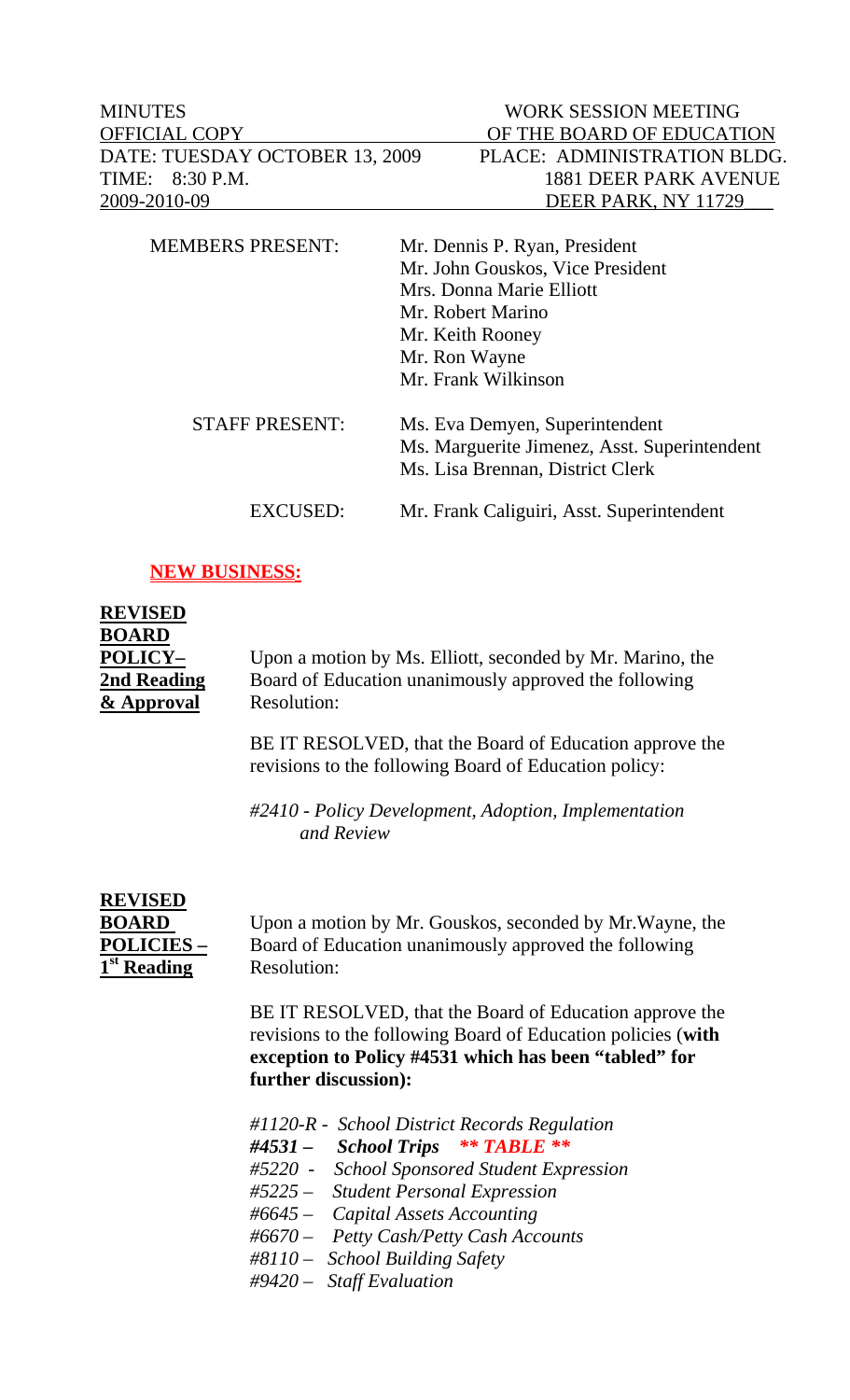# **CONTRACT MSG VARSITY NETWORK LLC**

**BETWEEN** Upon a motion by Mr. Gouskos, seconded by Ms. Elliott, the **DEER PARK** Board of Education approved the following Resolution: **UFSD AND** \*\* NAY – Mr. Marino

> BE IT RESOLVED, that the Board of Education approves the contract with MSG Network and the Deer Park Union Free School District, and

BE IT FURTHER RESOLVED, that the President of the Board of Education is authorized to sign said contract on behalf of the Deer Park School District.

# **MEMORANDUM OF UNDER-DEER PARK DIRECTORS' ASSOCIATION**

**STANDING** Upon a motion by Mr. Wilkinson, seconded by Mr. Rooney, the **BETWEEN** Board of Education approved the following Resolution: **DISTRICT AND** \*\* NAY – Ms. Elliott

> BE IT RESOLVED, that the Memorandum of Understanding between the District and the Deer Park Directors' Association is hereby ratified.

| <b>APPROVAL</b>  |  |
|------------------|--|
| $\bf{O}$ F       |  |
| <b>SCHEDULES</b> |  |

Upon a motion by Mr. Rooney, seconded by Mr. Gouskos, the Board of Education approved the following Resolution: **SCHEDULES** \*\* NAY – Ms. Elliott

#### **SCHEDULE F – CONTRACT REPORT 09-F-138**

#### **SCHEDULE NAS – ADMINISTRATIVE/SUPERVISORY APPOINTMENTS (Instructional)**

 **Jeff Dailey**

 School: DW Position/Area: District Wide Curriculum Associate/ Fine and Performing Arts Salary: \$129,754 Effective: 9/1/09

### **Gina Palasciano**

 School: DW Position/Area: District Wide Curriculum Associate/ World Languages and ESL Salary: \$125,717.69 Effective: 9/1/09